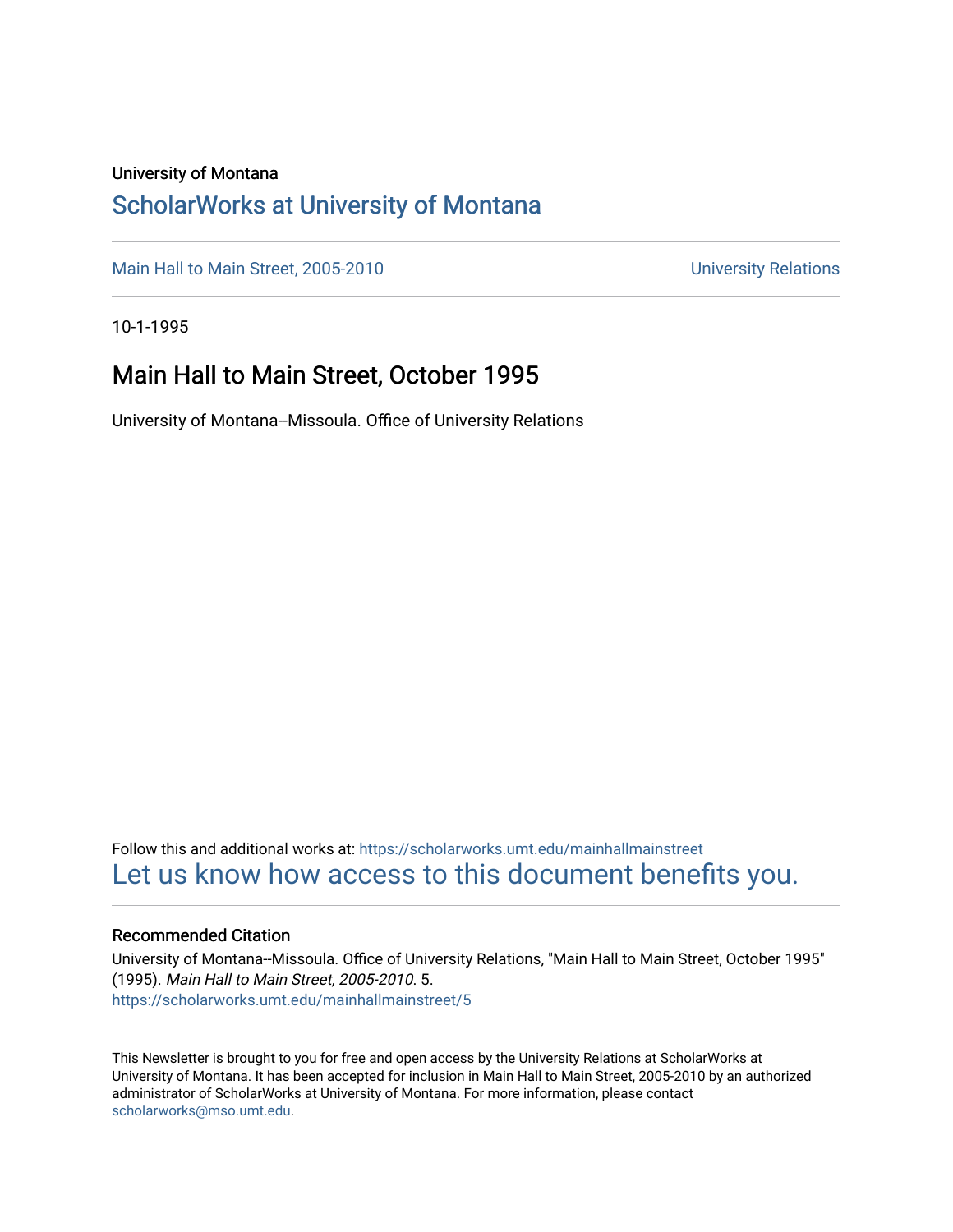

Connecting Campus and Community

October 1995

# Campus to community: UM means millions to Missoula

me University of Montana's economic impact on Missoula hit an all-time high last year, giving a \$157.4 million boost to local businesses.

A report from UM's Bureau of Business and Economic Research shows that the University and its employees, students and visitors spent \$5 million more in 1994-95 than in the preceding year.

BBER Director Paul E. Polzin excluded the University's 17 construction and renovation projects totaling more than \$50 million currently under way from this year's comparison so that figures would be directly comparable to annual updates of the bureau's 1988 study, 'The University of Montana and Missoula: Economic Interdependence." This year's figure represents the 'permanent' effect of UM on Missoula County businesses," Polzin said.

The original study in 1988 was commissioned by the UM Foundation for the Excellence Fund's annual business drive. Monica Paoli, Excellence Fund director at the time, said, "We asked the bureau for a survey that we hoped would prove what we felt to be true: that the University is a significant economic boon to this community. The study demonstrated an even greater impact than we had imagined. Annual increases show that growth at the University portends growth for the local economy.

It was the perceived economic impact of the University on Missoula that prompted the UM Foundation to establish the business drive 10 years earlier. Five local businessmen—Tom Boone, Paul Chumrau, Tom David, Dan Lambros and John Ruffatto—recognized that UM was highly significant to the community both as an employer of its people and a customer for local goods and services, Paoli said.

A strong and healthy university, they reasoned, meant a strong and healthy business climate for Missoula. To keep the University thriving in the community, they looked to Missoula to help provide funding for needs that could not be anticipated in a biennial budget.

#### **Who spends money in Missoula?**

| 11,000+ Student Households       | \$104,682,900 |
|----------------------------------|---------------|
| 1,600+ Faculty and Staff Members | 30,470,000    |
| Direct UM Purchases              | 8.004.900     |
| Out-of-Towners Visiting          |               |
| <b>UM Students and Employees</b> | 9,043,300     |
| Out-of-Towners Attending         |               |
| UM Athletic and Cultural Events  | 5,216,400     |

\*See page 2 to find out where that money was spent.

# Excellence Fund Business Drive aims for \$300,000 mark

The University of Montana's annual business drive for the Excellence Fund kicked off this month with a goal of raising \$300,000 to meet immediate academic needs.

Contributions to the 1995 drive will count toward the \$40 million goal of UM's Capital Campaign - Ensuring a Tradition of Excellence.

With the help of campus and community volunteers, the UM Foundation has coordinated the Business Drive each year since 1978. A 20-member steering committee chaired by Jan Parks Cogdill recruits volunteers to solicit gifts for the drive and directs the activities of the fundraising effort. For the past five years, the Business Drive has used the theme "Count Me In" to encourage the local community to band together in support of UM.

Last year's drive surpassed its goal by \$15,000, raising \$315,000 for the Excellence Fund.

Success of the business drive in recent years is attributed in part to contributions by participants in the Pacesetter Program. Begun in 1993, the program consists of individuals and businesses that make gifts of \$1,500 or more before the drive

formally begins as a means of inspiring Pacesetters receive regular invitations from President George Dennison to

Larry Morlan, executive director of the Support the UM Excellence Fund UM Foundation, predicts continued growth in the Pacesetters Program.

"When we began the program two years ago, there were 30 Pacesetters," Morlan said. "Last year, the number grew to 42, and as many new people have already joined the group this year."

Volunteers will seek funding for priorities set by Dennison: library access, faculty and staff development, outreach programs, scholarships and student recruitment, the Montana Science Fair, academic programming in the Center for the Rocky Mountain West and the Davidson Honors College, and unanticipated needs.

Funds raised during this year's peer-to-peer solicitation of the local business and campus communities will also apply toward the UM Capital Campaign's "Current Challenges" component, which has an \$8 million goal within the \$40 million total.

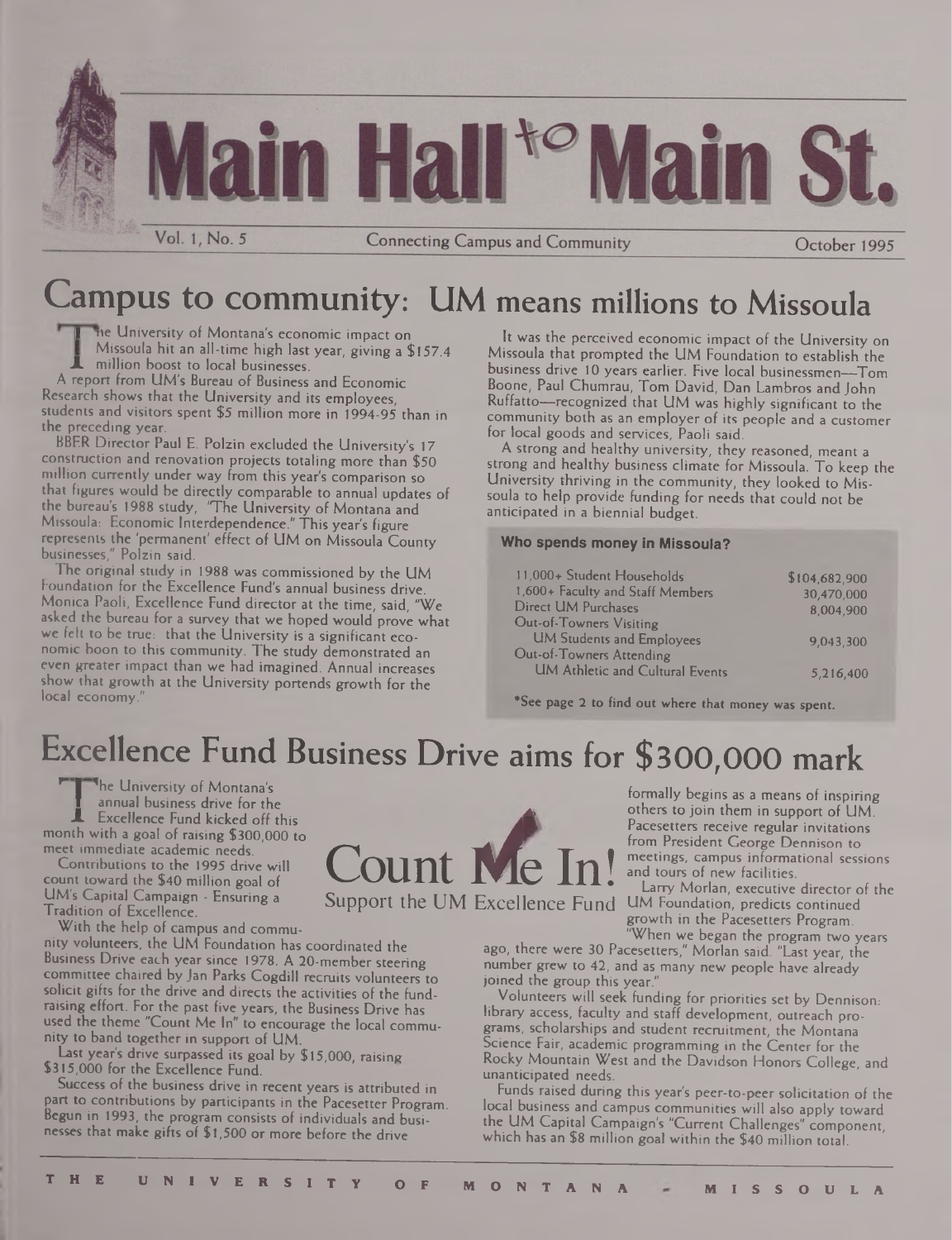Following is a breakdown of the \$157,417,500 in estimated expenditures by the University, its students, faculty and staff, and UM-related visitors to Missoula during 1994-95\*

| <b>Retail Trade Establishments</b>          | \$69,203,300 |
|---------------------------------------------|--------------|
| <b>Apparel &amp; Department Stores</b>      | 10,822,300   |
| <b>Car and Truck Dealerships</b>            | 13,348,900   |
| Eating & Drinking Establishment             | 8,808,400    |
| <b>Food Stores</b>                          |              |
|                                             | 19,802,900   |
| Furniture & Appliance Stores                | 3,064,600    |
| <b>Gasoline &amp; Vehicle Services</b>      | 8,419,800    |
| Other Retail Businesses                     | 4,935,800    |
| Wholesale Trade Establishments              | 1,353,900    |
| <b>Manufacturing Businesses</b>             | 916,000      |
| Services                                    | 24,551,600   |
| <b>Business &amp; Professional Services</b> | 3,285,400    |
| Child Care                                  | 1,393,100    |
| Lawyers & Accountants                       | 2,338,600    |
| Medical, Dental & Vision Care               | 10,720,700   |
| <b>Motels &amp; Lodging Places</b>          | 1,168,200    |
| Plumbers, Electricians, Repairs             | 2,317,100    |
| Theaters, Colf Courses & Other              |              |
| <b>Recreation Services</b>                  | 2,367,200    |
| Other Services                              | 1,045,700    |
|                                             |              |
| Utilities (gas, electricity telephone       |              |
| & water)                                    | 13,278,200   |
| Garbage Collection & Cable TV               | 1,099,200    |
| Housing (mortgage & rents)**                |              |
| <b>Charitable Donations</b>                 | 25,420,500   |
|                                             | 2,086,400    |
| Transportation (bus & airlines)             | 5,339,800    |
| Other Missoula Expenditures                 | 14.084.800   |

'because of rounding, amounts do not total \$157,417,500. \*\* excludes SIDs and UM family housing and dormitory rents

Source: The University of Montana Bureau of Business and Economic Research, *Tbe University of Montana and Missoula: Economic Interdependence* (Missoula, MT) The University of Montana 1988) and unpublished data.

### UM's Mansfield Conference features Forest Service chief

U.S. Forest Service Chief Jack Ward Thomas and former Japanese First Lady Kayoko Hosokawa will join a host of experts in U.S. and Asian environmental issues this month at the 1995 Mansfield Conference and academic symposium.

"Landscapes and Communities in Asia and the Pacific Northwest" will be held Oct. 15-17 at UM.

Besides in-depth examination of environmental issues and priorities, this year's conference will feature Balinese music and dance. All events are free and open to the public.

Philip West, acting director of UM's Maureen and Mike Mansfield Center, said the conference program builds on last year's theme, 'Imagining a Global Community," but with an emphasis on the degradation of natural landscapes, the loss of traditional values, the breakdown of communities and the growing gaps between the neh and the poor.

The conference will begin at 7:30 p.m. Sunday, Oct. 15, with the Balinese music and dance troupe Gamelan Sekar Jaya in the University Theatre of UM's Fine Arts Building.

Thomas, a wildlife biologist who has headed the forest service since 1993, will deliver the first of the conference's two keynote addresses at 7:30 p.m. Monday in the Montana Theatre of UM's Performing Arts and Radio/Television Center. He will discuss "Biodiversity and Community in the Pacific Northwest."

Hosokawa, the second keynote speaker and the leader of grassroots movements on social issues, will discuss "Voluntary Organizations and Activities in Japanese Communities" at 7:30 p.m. Tuesday in the Montana Theatre.

The conference theme will also pervade a two-day academic symposium featuring local and international speakers who will examine the issue from a host of perspectives including biology, sociology, literature, philosophy, history, biochemistry, religious studies, anthropology, forestry, agriculture and geography.

Symposium topics include the way that a sense of place helps define cultural identities, the impact of EuroAmerican ideas and worldwide economic forces on the idea of "place", and efforts by communities in Asia and the Pacific Northwest to protect biological diversity and traditional values. Sessions are scheduled from 9 a.m. to 5 p.m. Monday and from 8:10 a.m. to 4 p.m. Tuesday.

For more information on the conference and symposium, call the Mansfield Center, 243-2988.

## Missoula conference mulls financial future of higher education

light financial times are here to stay, and public universities must be innovative and enterprising to continue serving their IL must be innovative and enterprising to constituencies.<br>IL students, communities and other constituencies.

That message pervaded a three-day conference that drew about 140 state legislators, business executives and university officials from 13 states to Missoula Sept. 17-19.

The conference, Quality...Access...Cost: The Financial Future of Public Higher Education in the West," was funded by private contributions and hosted by Gov. Marc Racicot, Commissioner of Higher Education Jeff Baker and UM President George Dennison.

The old model for financing higher education, Dennison said, was based on a feeling that "society should pay because society was the major beneficiary" of a well-educated citizenry. But, he said, "the new trend is that the student should pay because the student is the major beneficiary.

"Most of my colleagues are saying that this is a permanent change," Dennison said. "This is something we have to deal with. It's not

something where we'll wait a couple of biennia and it will go away."

Universities and their faculties must become more entrepreneurial, he said, noting that faculty members increasingly "will have to find ways of funding themselves, of helping to deal with a problem that we have left, in the past, for policy makers to solve."

Conference sessions addressed the issues of quality, access and cost from varied perspectives, with presentations from university system executives, higher education board members, students, legislators and business people.

A legislative panel urged educators to explain and market their product to lawmakers and the public.

Not only do many lawmakers not understand the complexities of higher education funding issues, Montana Speaker of the House John Mercer said, they don't understand the basic value of that education. And educators don't help matters when they talk over legislators' heads in a kind of academic code, he said, citing an "intellectual arrogance" in higher education circles.



*Mam Hall to Mam Street* is published monthly by University Communications at The University of Montana-Missoula. Send questions, comments or suggestions to Rita Munzenrider, editor, 317 Brandy Hall, Missoula, 59812, or call 243-4824. Contributing writers are Terry Brenner, Kristin Rodine and Kathie Urbanec. Photographer is Todd Goodrich.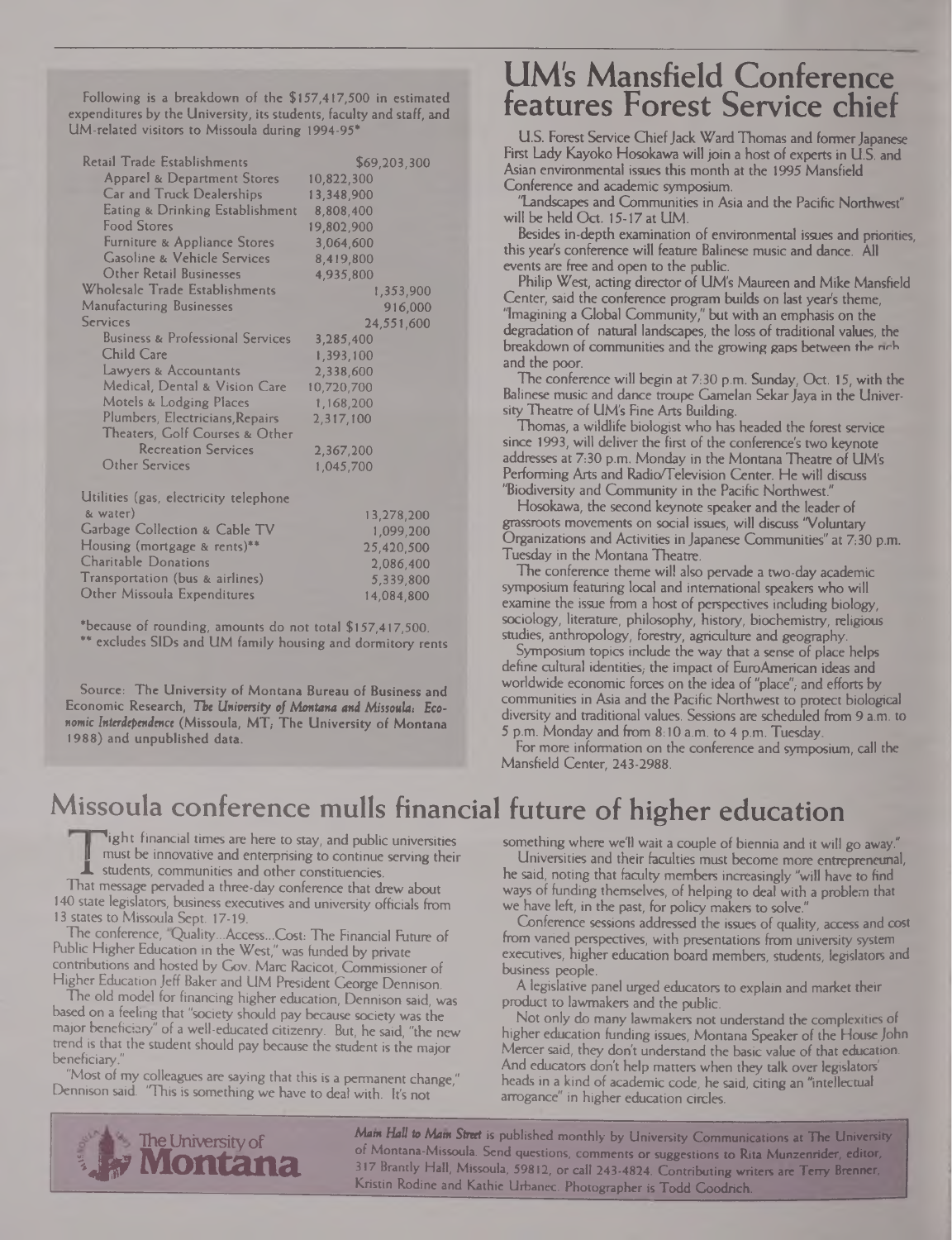

Music for Missoula—One advantage to living in a university town is access to cultural events at affordable prices or no cost at all. UM's Department of Music offers a continuous schedule of faculty, student, community and guest artist recitals and concerts throughout the academic year. Included in this month's concert schedule are: lutenist Paul O'Dette, 8 p.m. Friday, Oct. 6, (\$7 for general admission and \$5 for students and seniors); violinist Margaret Baldridge at 8 p.m. Tuesday, Oct. 10 (free), the University Orchestra at 8 p.m. Tuesday, Oct. 24 (free); and the Symphonic Wind Ensemble at 8 p.m. Tuesday, Oct. 31 (free). All concerts will be performed in the Music Recital Hall at the Music Building, except for the wind ensemble, which will perform in the University Theatre.

Dazzlin' Dave—Grizzly fans have



**Quarterback Dave Dickenson leads teammates onto the field for the Homecoming 1995 thrashing ofBoise State.**

for the two remaining home games against Weber State, Oct. 7, and Idaho State, Nov. 4. Call 243-4051 or (800) 526-3400 to reserve your seats.

Community to Campus—The work of Missoula Public Schools art instructors will be in the spotlights of UM's Gallery of Visual Arts Oct. 6-21. "Motivators of the creative spirit," will be open for public viewing from 11 a.m. to 3 p.m. Monday through Saturday in

the gallery on the first floor of the Social Science

Building. Missoula art teachers featured in the exhibit are Jackie Alford, Linda Browning, Dan DeGrandpre, Sally Friou, **Steve** Gustuson, Heidi Haight, Doosy Habbe, Terry Harper, Cindi Jobe, Barbara Karst,



**watercolor, by BarbaraKarst, 1993**

Katherine Lynch, Barbara Mino, Tim Warner Nielson, John O'Bannon, Marvin Pauls, Janet Potts, Katrina Ruhmland, Brian Schmid, Susanne Woyciechowicz and Nancy Zadra. A public reception will be held for the artists from 5:30 to 7 p.m. Thursday, Oct. 19, in conjunction with the Montana Education Association/ Montana Federation of Teachers Educators Conference.

Broadening Horizons—To learn how to find and maintain a career, or about employment and hiring trends, UM is the place to be this month. "Broadening Horizons: A Career Information Conference," will be held in the University Center Tuesday and Wednesday, Oct. 17-18. The annual Big Sky Career Fair and the Opening Doors to Your Future Career Conference have merged this year to create the largest college career event in Montana. For the first time, the career conference will include all affiliated campuses of the University of Montana as well as Salish Kootenai College and Flathead Valley Community College. Call Anna Kloss or Eric R. Smith at 243-4613 for more information.

Translating Text—UM's Disability Services for Students has been invited to participate in a national pilot project for the production of electronic text, which provides printed materials in an accessible computerized format to students with print disabilities. DSS qualified by placing second in a

nationwide survey conducted by Recording for the Blind and Dyslexic of Princeton, N.J. The survey reviewed the ability of 16 colleges and universities to provide electronic text. UM is in good company for the pilot program. Other participants are UCLA, the College of St. Catherine in Minneapolis, Arizona State University and Ball State University in Indiana. Each school produces electronic text to give students access to academic information, and then passes it on to RFBC for distribution to people with print disabilities worldwide.

Help in Humanities—The Montana Committee for the Humanities, which provides grants and services for public programs in the humanities, is



seeking applicants for its governing board. Up to three new volunteer members will be chosen at the committee's December meeting to replace Bozeman,

Glendive and Missoula members whose terms have expired. The committee consists of 19 members, half are scholars in the humanities and half represent the general public. Four members are appointed by the governor, 15 are elected by sitting board members. The committee seeks balanced geographic, gender, ethnic and academic representation. Members serve for four years. Applicants must submit two letters of recommendation, a resume and a letter declaring willingness to serve to: Montana Committee for the Humanities, P.O. Box 8036, Missoula, 59807, by Oct. 30. Call (406)243-6022 for more information.

Season Starts—UM's Theatre & Dance season opens Tuesday, Oct. 31, with "Blithe Spirit," a clever Noel Coward farce about an eccentric medium and a man who must face his jealous former wives when they return from the afterlife to haunt him. The play will run through Saturday, Nov. 4, at the Montana Theatre in the Performing Arts and Radio/Television Center. Cost is \$10 for general admission and \$9 for students and senior citizens.

season of play at Washington-Grizzly Stadium. Thanks to stadium expansion, tickets are still available

been turning out in record numbers this fall to see senior quarterback Dave Dickenson in his final